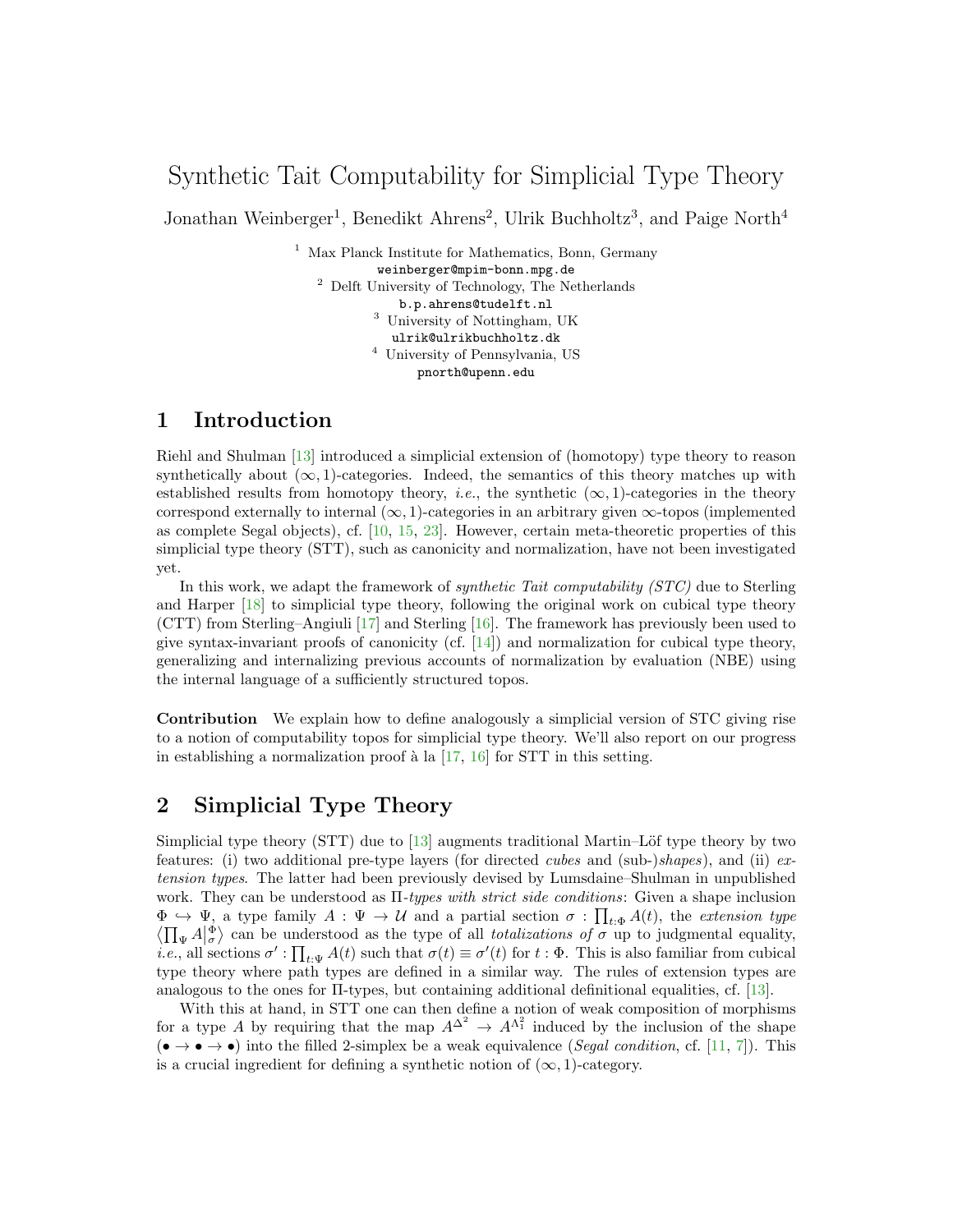Building on fundamental parts of synthetic higher category theory developed in [\[13\]](#page-2-0) there has been work on synthetic  $(\infty, 1)$ -categories in the simplicial setting [\[12,](#page-2-8) [4,](#page-2-9) [23,](#page-3-0) [9\]](#page-2-10) and in the bicubical setting [\[22\]](#page-3-2). Kudasov is working on a prototype proof assistant supporting STT [\[8\]](#page-2-11).

### 3 Simplicial Synthetic Tait Computability

Presentation as a fibered signature In his recent PhD thesis [\[16\]](#page-2-4), Sterling develops a logical framework to define a variety of type theories. The idea is to present a type theory by a signature, which specifies abstractly the potential judgments to be formed. The actual admissible contexts of the type theory are organized into a category of atomic contexts which arises as a submodel of the syntactic model.

An abstract *signature*  $S$  is given by its collection of concrete *implementations*  $U : S$ . The collection of signatures forms a category **SIG** whose morphisms are "functions"  $U : \mathbb{S} \to \mathbb{T}$ ,  $x \mapsto$  $U(x)$ . In fact, the signatures give rise to a type theory with dependent sums, products, identity types, and a terminal type 1. This implies that the category SIG is finitely complete.

Because of its multi-layered structure, STT is presented as a chain of projection maps from appropriate signatures:

$$
\mathbb{STT} \xrightarrow{\pi_1} \mathbb{T}^{\text{op}} \to \xrightarrow{\pi_0} \mathbb{C}^{\text{ul}}
$$

Simplicial STC and computability topos We adapt the axiomatization from [\[17\]](#page-2-3) to the setting of simplicial rather than cubical type theory. One notable difference is that the simplicial interval 2 is *not* tiny, *i.e.*, exponentiation  $(-)^2$ :  $\mathcal{E} \to \mathcal{E}$  does not have a right adjoint.

Namely, we devise an axiomatization of an ambient category  $\mathcal E$  whose internal language supports an appropriate notion of computability structure. This can be instantiated by a topos pushout (actually a gluing presheaf topos) of an open (syntactic) with a closed (semantic) subtopos, using an appropriate simplicial *figure shape*, as in [\[17,](#page-2-3) [16\]](#page-2-4).

**Towards normalization of STT** Along the lines of  $[17, 16]$  $[17, 16]$  $[17, 16]$  we can then carry out a version of normalization by evaluation (NBE), based on an analogous notion of stabilized neutrals to capture the (more general) case of extension types.

In the classical picture of NBE, after Tait  $[21]$ , one constructs for a type A a chain of maps (reflection and reification)

$$
ne(A) \to [A] \to nf(A)
$$

from the neutral terms of type A to the (computational) semantics of terms of type A, and from there to the *normal forms* of type A (cf. also  $[5, 2, 20, 6, 1, 3, 19]$  $[5, 2, 20, 6, 1, 3, 19]$  $[5, 2, 20, 6, 1, 3, 19]$  $[5, 2, 20, 6, 1, 3, 19]$  $[5, 2, 20, 6, 1, 3, 19]$  $[5, 2, 20, 6, 1, 3, 19]$  $[5, 2, 20, 6, 1, 3, 19]$  $[5, 2, 20, 6, 1, 3, 19]$  $[5, 2, 20, 6, 1, 3, 19]$  $[5, 2, 20, 6, 1, 3, 19]$  $[5, 2, 20, 6, 1, 3, 19]$  $[5, 2, 20, 6, 1, 3, 19]$  $[5, 2, 20, 6, 1, 3, 19]$ ).

For CTT, it was the insight of Sterling–Angiuli that the conditions for a term to be neutral could not be formulated reasonably. However, they were able to instead capture the conditions for a term to cease to be neutral. Informally, if  $p$  denotes a path term and i an interval variable, the neutral path application term  $p(i)$  would cease to be neutral in case  $i \equiv 0$  or  $i \equiv 1$  (since this would force another computation). This gives rise to a modified version of Tait's method, called stabilized Tait yoga.

We are re-using this idea for the case of STT where this *frontier of instability* for application  $\tau(t)$  of a section  $\tau: \langle \prod_{\Psi} A | \frac{\Phi}{\sigma} \rangle$  to a tope variable  $t: \Psi$  depends on t satisfing the condition  $\varphi(t)$ defining the distinguished subshape Φ.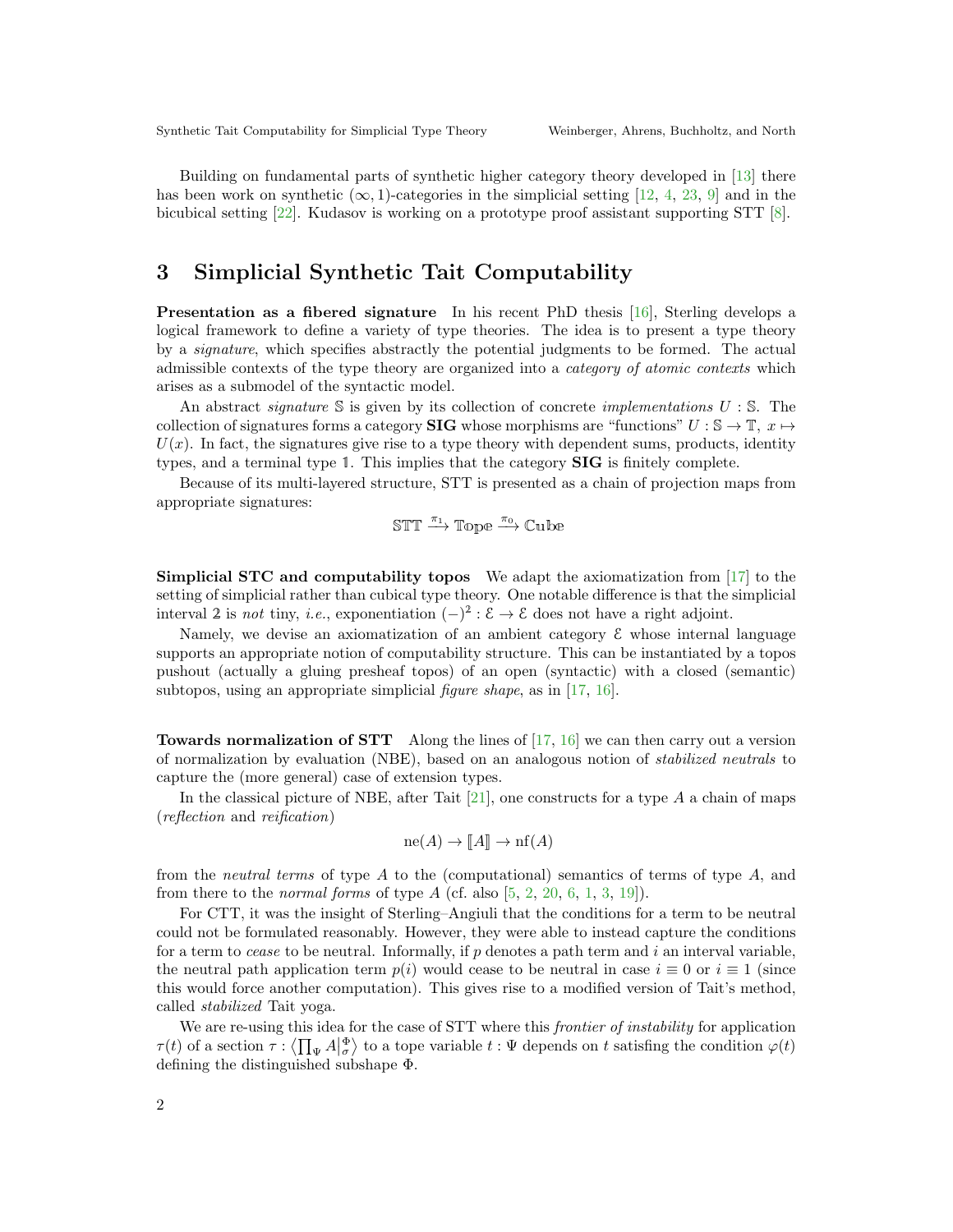With those modifications, our current progress indicates that the methods by Sterling– Angiuli and Sterling to prove normalization carry over well to the simplicial setting.<sup>[1](#page-2-17)</sup> We will report on our progress in this program.

#### References

- <span id="page-2-15"></span>[1] Andreas Abel. Normalization by evaluation: Dependent types and impredicativity. Habilitation, Ludwig-Maximilians-Universität München, 2013. [https://www.cse.chalmers.se/~abela/habil.](https://www.cse.chalmers.se/~abela/habil.pdf) [pdf](https://www.cse.chalmers.se/~abela/habil.pdf).
- <span id="page-2-13"></span>[2] Thorsten Altenkirch, Martin Hofmann, and Thomas Streicher. Categorical reconstruction of a reduction free normalization proof. In David Pitt, David E. Rydeheard, and Peter Johnstone, editors, Category Theory and Computer Science, pages 182–199, Berlin, Heidelberg, 1995. Springer Berlin Heidelberg.
- <span id="page-2-16"></span>[3] Thorsten Altenkirch and Ambrus Kaposi. Normalisation by evaluation for type theory, in type theory. Log. Methods Comput. Sci., 13(4):26, 2017. Id/No 1.
- <span id="page-2-9"></span>[4] Ulrik Buchholtz and Jonathan Weinberger. Synthetic fibered  $(\infty, 1)$ -category theory, 2021. [https:](https://arxiv.org/abs/2105.01724) [//arxiv.org/abs/2105.01724](https://arxiv.org/abs/2105.01724).
- <span id="page-2-12"></span>[5] Djordje Cubrić, Peter Dybjer, and Philip Scott. Normalization and the Yoneda embedding. Math. Struct. Comput. Sci., 8(2):153–192, 1998.
- <span id="page-2-14"></span>[6] Marcelo Fiore. Semantic analysis of normalisation by evaluation for typed lambda calculus. In Proceedings of the 4th ACM SIGPLAN international conference on Principles and practice of declarative programming, pages 26–37, 2002.
- <span id="page-2-7"></span>[7] André Joyal and Myles Tierney. Quasi-categories vs Segal spaces. Contemporary Mathematics, 431(277-326):10, 2007.
- <span id="page-2-11"></span>[8] Nikolai Kudasov. rzk. 2021. Prototype interactive proof assistant based on a type theory for synthetic ∞-categories. <https://github.com/fizruk/rzk>.
- <span id="page-2-10"></span>[9] C´esar Bardomiano Mart´ınez. Limits and colimits of synthetic ∞-categories, 2022. [https://arxiv.](https://arxiv.org/abs/2202.12386) [org/abs/2202.12386](https://arxiv.org/abs/2202.12386).
- <span id="page-2-1"></span>[10] Nima Rasekh. Complete Segal objects. 2018. <https://arxiv.org/abs/1805.03561>.
- <span id="page-2-6"></span>[11] Charles Rezk. A model for the homotopy theory of homotopy theory. Transactions of the American Mathematical Society, 353(3):973–1007, 2001.
- <span id="page-2-8"></span>[12] Emily Riehl, Evan Cavallo, and Christian Sattler. On the directed univalence axiom, 2018. Talk at the AMS Special Session on Homotopy Type Theory, Joint Mathematics Meetings. [https:](https://emilyriehl.github.io/files/jmm2018.pdf) [//emilyriehl.github.io/files/jmm2018.pdf](https://emilyriehl.github.io/files/jmm2018.pdf).
- <span id="page-2-0"></span>[13] Emily Riehl and Michael Shulman. A type theory for synthetic ∞-categories. Higher Structures, 1(1):147–224, May 2017.
- <span id="page-2-5"></span>[14] Christian Sattler, Simon Huber, and Thierry Coquand. Canonicity and homotopy canonicity for cubical type theory. Logical Methods in Computer Science, 18:28:1–28:35, 2022.
- <span id="page-2-2"></span>[15] Michael Shulman. All  $(\infty, 1)$ -toposes have strict univalent universes, 2019. [https://arxiv.org/](https://arxiv.org/abs/1904.07004) [abs/1904.07004](https://arxiv.org/abs/1904.07004).
- <span id="page-2-4"></span>[16] Jonathan Sterling. First Steps in Synthetic Tait Computability: The Objective Metatheory of Cubical Type Theory. PhD thesis, Carnegie Mellon University, 2021. CMU technical report CMU-CS-21-142, <https://doi.org/10.5281/zenodo.5709837>.
- <span id="page-2-3"></span>[17] Jonathan Sterling and Carlo Angiuli. Normalization for cubical type theory. In 36th Annual ACM/IEEE Symposium on Logic in Computer Science, LICS 2021, Rome, Italy, June 29 - July 2, 2021, pages 1–15. IEEE, 2021.

<span id="page-2-17"></span><sup>&</sup>lt;sup>1</sup>Note that, in contrast to [\[13\]](#page-2-0), we do not assume any axioms in the present version of simplicial type theory such as function extensionality (neither for ordinary function nor extension types), let alone univalence, as these would obstruct canonicity.